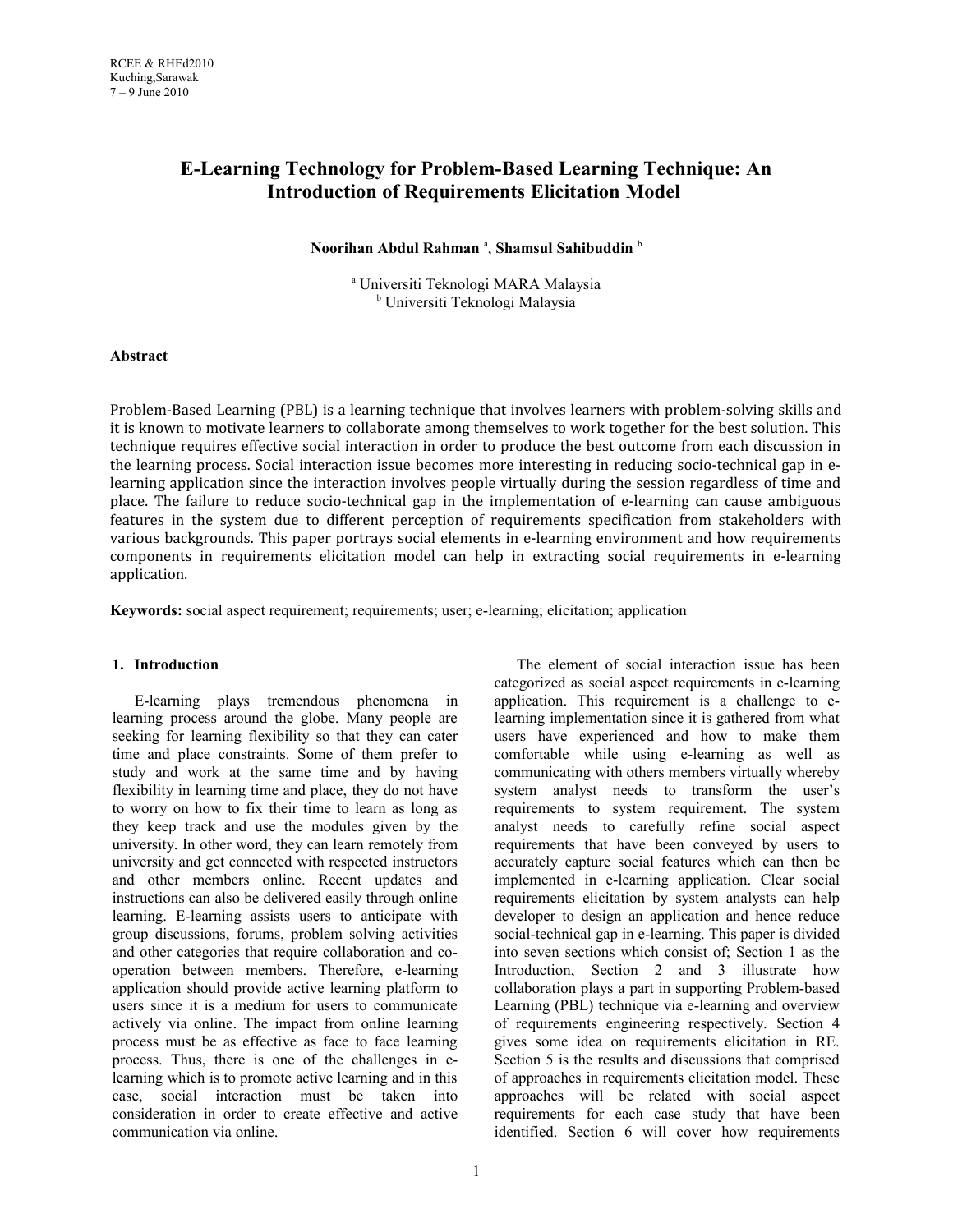elicitation model relates with e-learning issue. Finally, this paper ends with Conclusion section.

## **2. Importance of Collaboration in Supporting PBL Technique**

PBL empowers learners to have self-learning activity by having own research, collaborate and apply knowledge in resulting the best solution for defined problem (Savery, 2006). PBL technique is used in education for allowing students to hold the responsibility for resolving task given by their instructors. Usually, this technique is applied in groups of students and each of the individual in the groups has their own idea and role in order to come out with the best solution. PBL technique has shaped learning process in such a way that students need to cooperate and discuss the result and hence produce an agreement towards a particular issue that is to be solved. Instructor or lecturer for a particular course acts as an expert in their field to guide and share knowledge for that field with the students. There will be no right answer that is expected from them in PBL technique (Hmelo-Silver, 2004).

PBL technique permits learner to experience active learning environment in figuring out the solution. In order to stimulate discussion among members, elearning must be designed to let users interact throughout learning process. Effective social interaction is generated by effective collaboration among members. Unlike face to face interaction, virtual communication needs to be developed based on how it will make users comfortable using the application in the future. Users tend to involve more frequently and feel motivated to use the application whenever they are secure with their group and hence social presence will increase in the environment due to a sense of trust and lively discussion as in the classroom environment (So and Brush, 2008).

Social presence can be defined as ''the degree of awareness of another person in an interaction and the consequent appreciation of an interpersonal" (Walther, 1992). This theory of social presence helps to clarify another form of communication as the alternative of face to face interaction among individuals (Biocca and Harms, 2002). In online communication, the term social presence is used to describe the feeling of connectedness even though through user interface. The feeling of connectedness can be obtained from collaboration activities which involve information sharing among learners.

Collaboration enable learners to learn mutually and participate actively to do tasks (Alonso et al., 2005). Alonso stated activities in collaboration, participants and instructor are the components of collaboration and the collaboration activities are related with learning objectives, identification of group backgrounds and assignments creation via interactions.

In order to ensure social presence in using elearning system, organization like university particularly, should plan and design effective elearning for users. This objective can be achieved by looking at the software development by improving requirements elicitation process for e-learning system. Therefore, social aspect requirements like social presence, comfort, emotions and so forth can be clearly identified This paper provides Section 3 to give some idea of what is requirements elicitation in software development process.

## **3. Definition of Requirements Engineering**

Requirements Engineering (RE) is a broad topic under the area of Software Engineering (SE). SE can be depicted as the process of developing and maintaining software throughout software development process. "Software engineering is an engineering discipline that is concerned with all aspects of software production from the early stages of system specification to maintaining the system after it has gone into use" (Sommerville, 2007). To relate, RE is an activity that exists in SE process. Requirements Engineering concentrates on 'designing the right thing' (Sutcliffe, 2002). RE consists of a few processes like requirements elicitation or requirements discovery, requirements analysis and reconciliation, requirements representation or requirements modeling, requirements verification and validation and requirements management (Laplante, 2009).

RE is said to be intricate since it covers a lot of area related with software development. RE may relate from technical issue to business issue as well as social issue of the software development. Different stakeholders from various areas have their own expectations about system's output (van Lamsweerde, 2000). For instance, Technical people might see it from tangible output like functional requirements and nonfunctional requirements. whereas, business people find the system sufficient from intangible benefits such as less tense in using the system, more motivation in doing work which create productivity and also more organized business process by the existence of new system. The challenge arises in meeting all sorts of expectations in developing desired software. Problem may also arise if software developer tends to think like a developer not like a user. In the end, the system fails to meet user's needs although it gives good functionalities.

Van Lamsweerde also stated that there is conflict in aligning proposed software so that it can be understood by all users with different skills and background. This leads to different viewpoints from users and that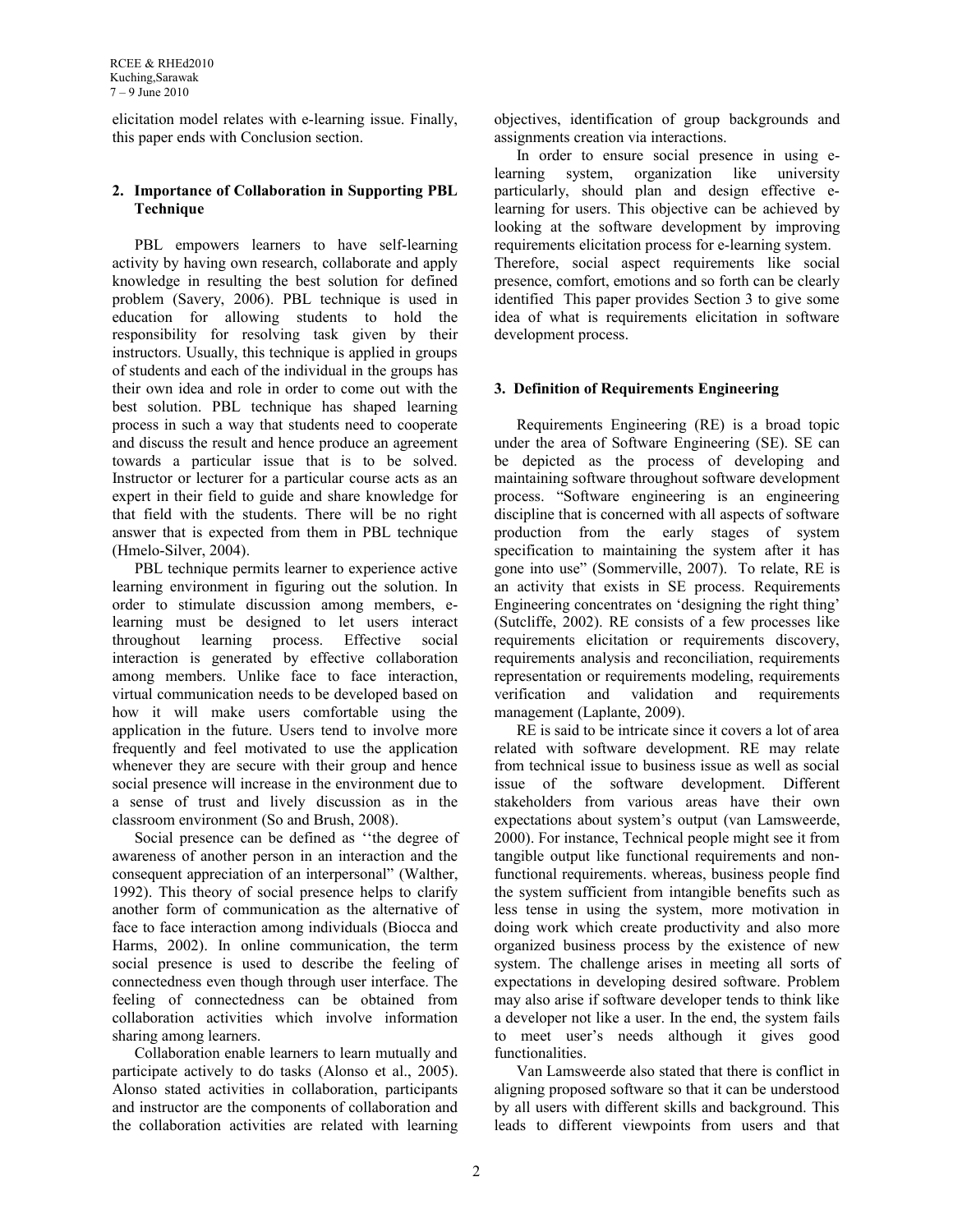information might be too long and acquire much times in requirements negotiation. Users may not technical aspect only but they are more focus in using userfriendly system.

#### **4. Requirements Elicitation in RE**

This paper will focus on requirements elicitation or requirements discovery since there is an issue in capturing social aspect requirements from users in elearning. According to Laplante, requirements elicitation or requirements discovery is the first process happened in RE. Customer's needs are discovered in order to get requirements for purposed system. This process also involved the identification of other stakeholders related to the system. The concept of requirements elicitation can be expressed by some processes that accomplished certain techniques related with RE. Example of techniques involve in requirements elicitation are interviews, questionnaires, task analysis, domain analysis, introspection, repertory grids, card sorting, laddering, group work, brainstorming, Joint Application Development (JAD), requirements workshops, ethnography, observation, protocol analysis, apprenticing, prototyping, goal based approaches, scenarios and viewpoints (Zowghi and Coulin, 2005).

Based on these techniques available in requirement elicitation, system analyst has the option to identify an achievable way in order to extract social aspect requirements from users and thus process the information gathered so that it can be seen as some features available in e-learning application. The system analyst tends to think of technical requirement of the application rather than the pedagogy of learning process for online learning. The stakeholders who are responsible for giving social aspect information can be from learner and instructor point of view since they are using e-learning system throughout the learning session. Administrators of the application can also be considered in this case since they are the one who developed and designed the course activities in the elearning. As been mentioned by Alonso in his paper, the components that are considered in collaboration are collaboration activities, learner and instructor. Therefore, it is necessary to identify the real stakeholders that can give information in terms of elearning usage. The information given by learner and instructor can therefore be used in designing the system which can eventually reduce social-technical gap in e-learning.

#### **5. Results and discussion**

A few requirements elicitation model has been studied in order to see whether those models consider social aspect requirements while in requirements capturing process. Model that is going to be used in software development, especially in e-learning issue, particularly, must be designed in a way that social aspect requirements can be captured and refined for system development purpose. This paper will discuss a few concepts that might be helpful to assist requirements elicitation activity. The concepts that may concern with requirements elicitation are as follow; activity theory, collaborative approach in requirements elicitation model, collaborative ethnography and affective requirements and goal-driven approach

#### *5.1Requirements Elicitation Model with Activity Theory*

One study has used Activity Theory (AT) in requirements elicitation model to develop Multiagent System (MAS) in Agent-Oriented Software Engineering (AOSE) (Davey and Cope, 2008). Requirements analysis process become clearer with the adoption of AT, Activity Checklist (AC) tool and also with the help of Unified Modeling Language (UML) software to visualize requirements gathered. Another study also supported the usage of AT during collaboration for learning purpose (Uden, 2007). See Fig. 1 for Activity Theory Model. Students get to talk, share ideas and materials with friends through discussions, forums, chat room which indirectly gets them connected even though there is no face to face connection. With the use of AT, activities involved in e-learning are analyzed to allow developers upgrading e-learning version which can motivate users using the application. There are components available in AT that requires developer to answer tools that can be used in the system. For instance, psychological tools and physical tools are which can help to encourage effective collaboration. This paper however, did not mentioned feedback of learning process psychologically.



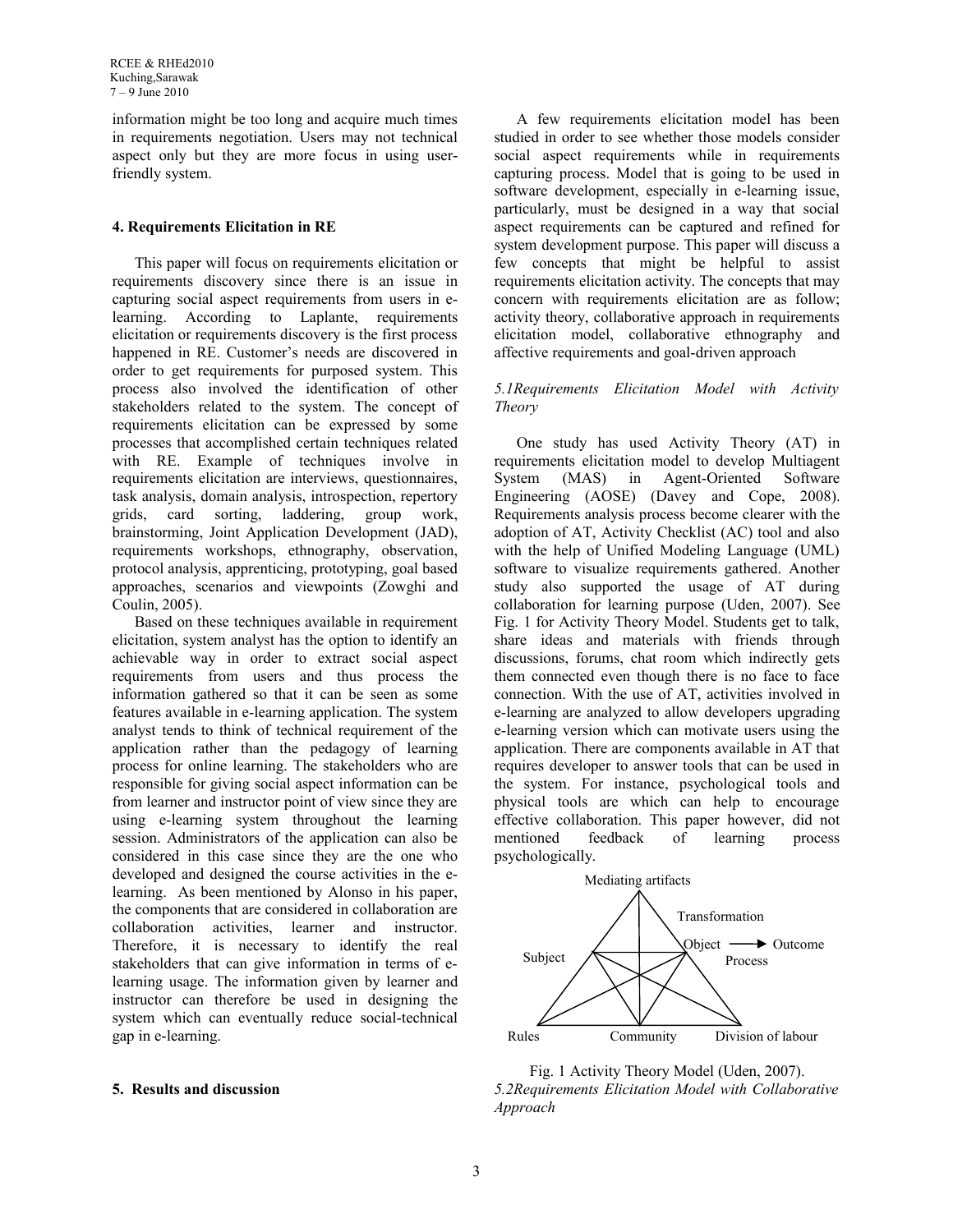Collaborative approach is one of the approaches that are used to elicit requirements. This method is used to promote knowledge exchange and negotiation among stakeholders (Laporti et al., 2009). This method has used storytelling approach in order to discover information from stakeholders and therefore convert the story to scenario. The scenario is then will be converted to use cases which are related to the state story. The strength with this approach is it replaced interview and questionnaire by capturing story and also helps to decrease vague views given by the stakeholders.

The weakness of this approach is it tends to be more time consuming since analysts need to gather information in the form of story which they need to spare a lot of times if it involves many stakeholders. This paper did not focus on the types of requirements gathered after refining the story. The approach might be repeatable if the information gathered is not sufficient to the analyst. There is also a tendency of same stakeholders giving different versions of the same stories to the analysts who might cause complexity and requirements conflicts in requirements elicitation process.

#### *5.3Requirements Elicitation Model with Collaborative Ethnography*

Unlike collaborative approach, collaborative ethnography executed observation technique rather than getting stories from stakeholders. The purpose of having this approach is clearer unlike collaborative approach since this approach tries to gain cognitive requirement from human to system relations, human to organization relations, human to technology relations and human to human relations (Silva et al., 2009). This approach might reduce elicitation time besides resulting specific information needed that is in terms of cognitive requirements from stakeholders.

#### *5.4Requirements Elicitation Model with Affective Requirements*

Affective requirements are extension concepts of usability and user experience. It consists of user satisfaction, efficiency and effectiveness of the system (Bentley et al., 2002). See Fig. 2 to visualize affective factors as user experience. Based on the case study, a set of affective requirements helps to establish computer game that is enjoyable to users. This paper has clearly defined specific requirements that are related to emotional expression which must be obtained from users. Analyst interviewed computer game users and has specifically asked their opinion in satisfaction, efficiency and effectiveness. The use of affective requirements explained that it is important to clearly identified activities involved in the system

because clear definition of problem domain will lead to best fit solution for that particular system implementation. In producing game application for computer game users, affective requirements help developer to identify emotion that is to be put into game application. Users might not know how to interpret the emotion requirements to developer. Therefore, it is important for developer to clearly understand the right method to elicit social requirements like emotions and refine it as system requirements for game application.



Fig. 2 The model of user experience, with notional divisions for affective factors (Bentley et al., 2002)

## *5.5Requirements Elicitation Model with Goal-Driven Approach*

Goal-driven approach helps organization to elicit requirements during RE activities by identifying business goals, plans, processes and system that is more structured in eliciting requirements because this approach needs the developer to understand business process, recognize stakeholders in order to avoid conflicting goal and this requirement elicitation is more structured in gaining categories of information from stakeholders.

Therefore, this approach has structured some information required such as nature of requirements which lead to goals from stakeholders, what are the things that can be achieved from dedicated goal and how to implement and transform those goals so that it is tangible to the system and can be used by the user.

#### **6. Requirements Elicitation Model in E-Learning**

In producing E-learning system, developers need to plan and design what information needed for the environment. RE plays important role in assisting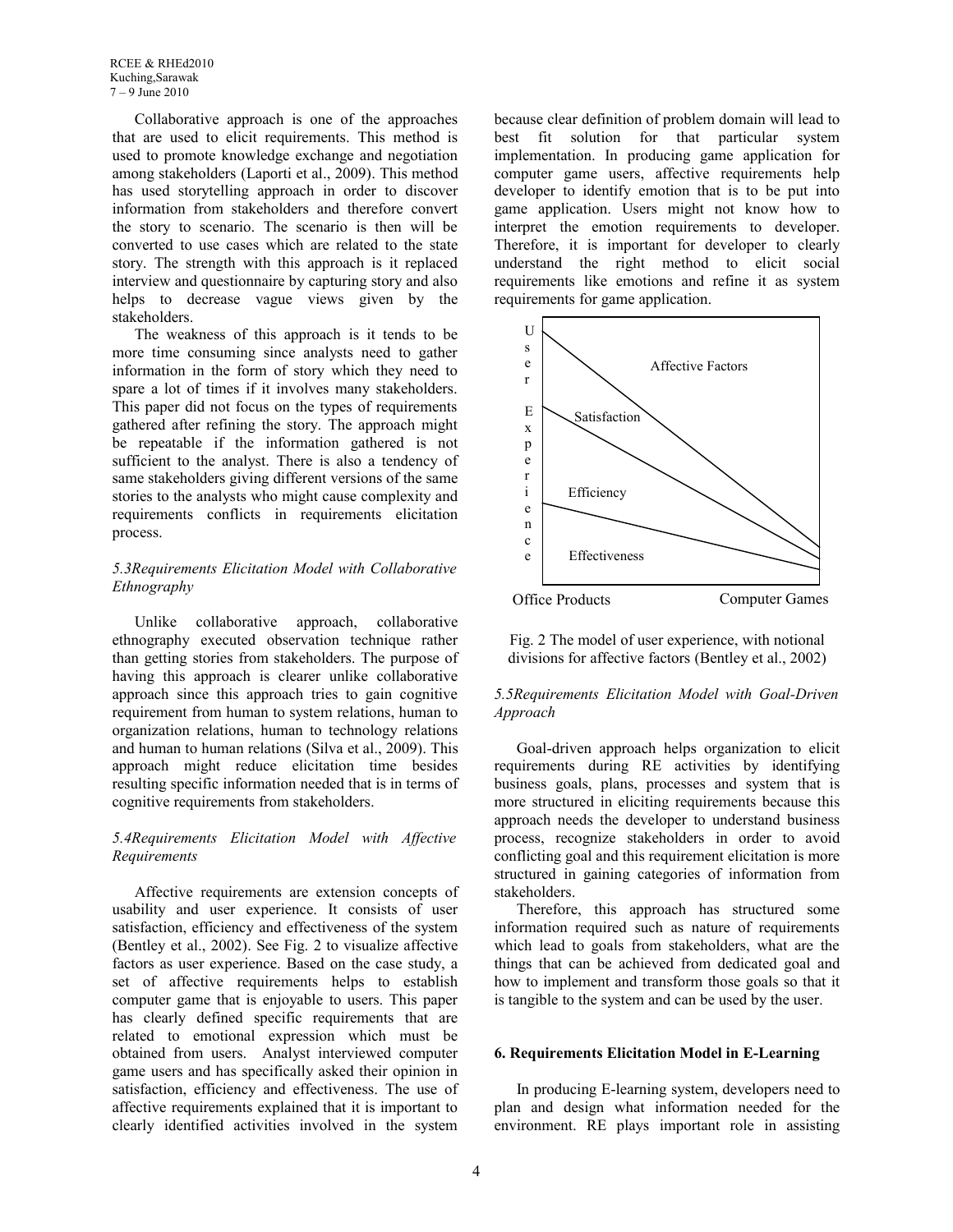developer to seek for sufficient information so that Elearning is successfully used by users. According to Section 5, there are five requirements elicitation models that have been listed down in Table 1 and each section has been identified whether it might help to elicit social aspect in reducing social-technical gap in e-learning. Five factors that motivate e-learning success have been generated based on three case studies (Fetaji and Fetaji, 2007, Lanzilotti et al., 2006, Sun et al., 2008). These papers stated that factors that can help in motivating e-learning success are interaction, content, user, services and technology.

Five models can elicit social aspect requirements from users since they can capture the requirements through collaboration, observation, extracting from component and from structured information. However, there is an opportunity to explore how these models can help to contribute in social aspect requirements for e-learning using PBL technique. Table 1 summarizes those models in terms of its implementation, social aspect and approach used during the requirement elicitation.

| Model | Implementation     | Social Aspect     | Approach       |
|-------|--------------------|-------------------|----------------|
| 5.1   | Multi-agent System | Collaboration     | Activity       |
|       | (MAS)              | between           | Theory         |
|       |                    | stakeholders      |                |
| 5.2   | System             | Interaction       | Collaborative- |
|       | Development        | from              | group          |
|       | in general         | storytelling      | storytelling:  |
|       |                    |                   | Athena         |
| 5.3   | Complex systems    | Cognitive         | Collaborative  |
|       |                    | requirements      | Ethnography-   |
|       |                    |                   | observation    |
| 5.4   | Computer Games     | Affective         | Goal Analysis  |
|       |                    | factors           |                |
| 5.5   | Development of     | Not mentioned     | Goal-Driven    |
|       | system in          | specifically      |                |
|       | organization       | since it is based |                |
|       | specifically       | on stakeholder-   |                |
|       |                    | analyst           |                |
|       |                    | interaction       |                |
|       |                    | about business    |                |
|       |                    | process in the    |                |
|       |                    | organization      |                |
|       |                    | how<br>and<br>to  |                |
|       |                    | achieve goals     |                |

# Table 1: Types of requirements elicitation model (based on Section 5)

Based on Table 1, the author can further investigate how possible it is to adopt or extend those models in PBL-based e-learning by investigating how the model has been implemented, social aspect that can be extracted from the requirement elicitation process and approach used in the model. The scenarios related with those five models might differ with e-learning scenario. Therefore, the author may further examine motivating factor in e-learning and identify which elements in requirements elicitation model can assist in improving e-learning success based on criteria defined

for e-learning. Those scenarios produce various business processes and hence, process flow in the requirements elicitation model must be flexible accordingly.

# **7. Conclusion**

Social aspect requirements can help in decreasing social-technical gap of a particular system. In motivating students to use e-learning, social aspect requirements and technical requirements must be analyzed to create an environment that can be understood by all stakeholders and thus harmonize social-technical gap. It is also important due to the fact that developers tend to develop system technically and it is difficult to think like user. Hence, requirement elicitation model can be an option for developer to further understand social aspect requirements as well as technical requirements simultaneously. The author may continue with the investigation of model's flexibility in e-learning scenario to ensure best-fit model can be produced for gathering social aspect requirements in e-learning success. The challenge might arise in identifying what are requirements for social aspects among the users of e-learning.

As the conclusion, in reducing social-technical gap for e-learning implementation, developer and other stakeholders have to collaboratively discussed requirements that needs to be implemented in order to encourage active learning and allow users to participate in tasks that have been given to them.

## **References**

- 1. ALONSO, F., LÓPEZ, G., MANRIQUE, D. & VIÑES, J. M. (2005) An instructional model for web-based e-learning education with a blended learning process approach. British Journal of Educational Technology, 36**,** 217-235.
- 2. BENTLEY, T., JOHNSTON, L. & VON BAGGO, K. (2002) Putting some emotion into requirements engineering. Citeseer.
- 3. BIOCCA, F. & HARMS, C. (2002) Defining and measuring social presence: Contribution to the networked minds theory and measure. Proceedings of PRESENCE, 2002.
- 4. DAVEY, B. & COPE, C. (2008) Requirements Elicitation- What's Missing? Issues in Informing Science & Information Technology, 5**,** 543-551.
- 5. FETAJI, B. & FETAJI, M. (2007) E-learning Indicators Approach to Developing E-learning Software Solutions.
- 6. HMELO-SILVER, C. E. (2004) Problem-based learning: what and how do students learn? Educational Psychology Review, 16**,** 235-266.